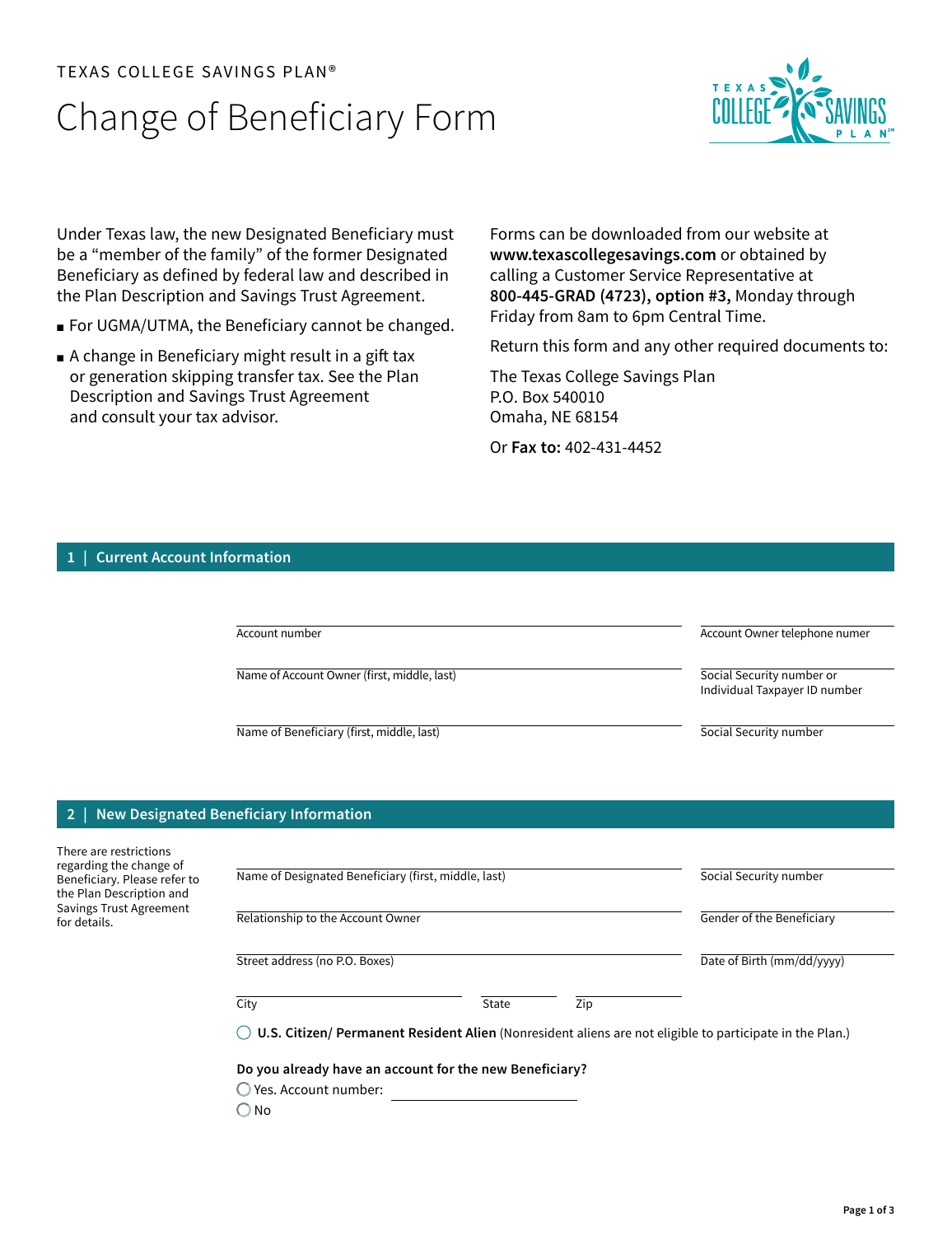- **Entire Balance.** The Plan will close the account you indicate in Section 1 and will transfer all of the assets to an account for your new Beneficiary. If the amount you want transferred to the new Beneficiary exceeds the maximum contribution allowance—or if the amount of your transfer causes the aggregate balance of all existing Plan accounts for the new Beneficiary to exceed the maximum contribution limit—the excess will remain in the account designated for your original Beneficiary under your current account number.
- **Partial Balance.** The Plan will keep your account open for the original Beneficiary. The dollar amount or percentage you specify below will be transferred to the new Beneficiary's account. If you are invested in more than one investment option, the dollar amount or percentage will be taken out on a proportional basis from each investment option based on your Elected Investment Allocation on file. If the amount you want transferred to the new Beneficiary exceeds the maximum contribution limit—or if the amount of your transfer causes the aggregate balance of all existing Plan accounts for the new Beneficiary to exceed the maximum contribution limit—the excess will remain in the account designated for your original Beneficiary under your current account number.

 $\frac{S_{\text{2}}}{\text{Dollar Amount}}$  or  $\frac{S_{\text{2}}}{\text{Percentage}}$ Dollar Amount

### **4 | Investment Options**

Portfolio(s) selected: **State/Local Government or 501(c)(3) Organizations Only:** If you choose the Age-based Portfolio and have not indicated a new Beneficiary at this time, please indicate the specific portfolio in which you would like your contributions to be deposited. Please see the Plan Description and Savings Trust Agreement.

Choose how you would like to change your investment selections.

 $\bigcap$  I want to keep the same investment options for my new Beneficiary. If you are invested in an age-based allocation and the new Beneficiary is in a different age bracket than the original Beneficiary, your asset allocation will change.

 $\bigcap$  I want to establish a new investment allocation for this account.

| <b>Portfolio Option</b>                  | <b>Allocation</b> |
|------------------------------------------|-------------------|
|                                          |                   |
| I. Age-based Portfolios                  |                   |
| Age-based Portfolio                      | $\%$              |
| <b>II. Risk-based Portfolios</b>         |                   |
| Aggressive Allocation Portfolio          | $\%$              |
| <b>Balanced Allocation Portfolio</b>     | $\%$              |
| <b>Conservative Allocation Portfolio</b> | $\%$              |
| III. Individual Asset Class Portfolios   |                   |
| Diversified Equity Portfolio             | $\%$              |
| Diversified Fixed Income Portfolio       | $\%$              |
| U.S. Stock Portfolio                     | $\%$              |
| International Stock Portfolio            | $\%$              |
| U.S. Bond Portfolio                      | $\frac{0}{0}$     |
| Inflation Protection Portfolio           | $\%$              |
| Capital Preservation Portfolio           | $\frac{0}{0}$     |
| Total                                    | 100%              |

### **Elected Investment Allocation (EIA)**

All future contributions will be allocated in the same manner as selected above within Sections I, II, or III. Changes to your EIA can be made online at **[www.texascollegesavings.com](http://www.texascollegesavings.com)** or by calling a Customer Service Representative at **800-445-GRAD (4723), option #3.**